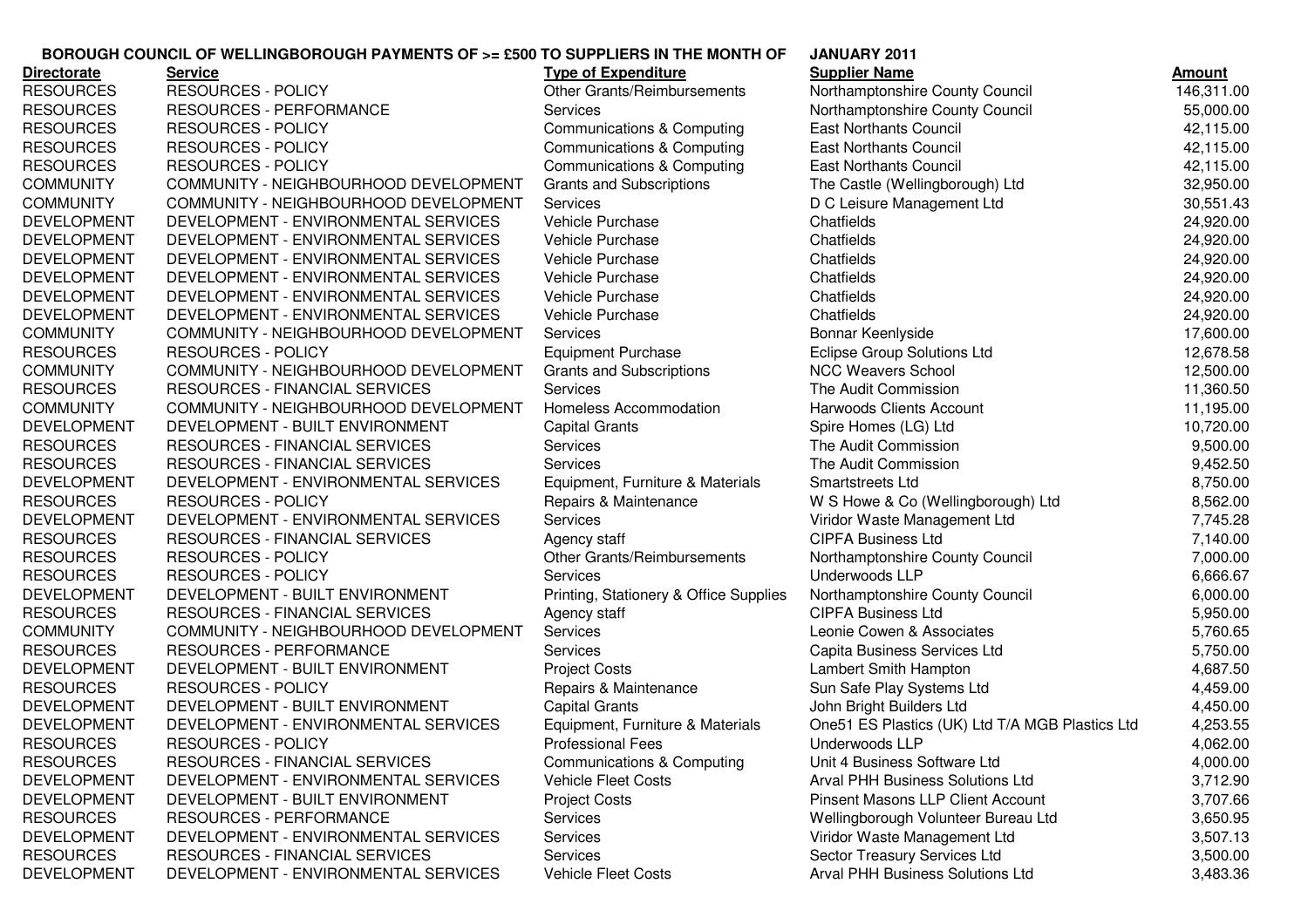DEVELOPMENT DEVELOPMENT - BUILT ENVIRONMENT Capital Grants Spire Homes (LG) Ltd DEVELOPMENT DEVELOPMENT - ENVIRONMENTAL SERVICES Vehicle Fleet Costs DEVELOPMENT DEVELOPMENT - BUILT ENVIRONMENT Capital Grants Capital Grants Colson And Loaring Ltd RESOURCES RESOURCES - POLICY **Equipment Purchase** Dell Corporation Ltd RESOURCES RESOURCES - POLICY Repairs & Maintenance Wheldon Contracts & Services Ltd 3.288.00 RESOURCES RESOURCES - POLICY Repairs & Maintenance W S Howe & Co (Wellingborough) Ltd 3,200.000 Repairs & Maintenance RESOURCES RESOURCES - PERFORMANCE Services Services Services Northamptonshire County Council<br>RESOURCES RESOURCES - POLICY RESOURCES - RESOURCES RESOURCES RESOURCES RESOURCES RESOURCES - POLICY Repairs & Maintenance Axis Automatic Entrance Systems Ltd DEVELOPMENT DEVELOPMENT - ENVIRONMENTAL SERVICES Vehicle Hire & Rental C P Davidson & Sons Ltd DEVELOPMENT DEVELOPMENT - ENVIRONMENTAL SERVICES Vehicle Fleet Costs Arval PHH Business Solutions Ltd 3,078.65<br>COMMUNITY COMMUNITY - NEIGHBOURHOOD DEVELOPMENT Grants and Subscriptions Northamptonshire County Council COMMUNITY COMMUNITY - NEIGHBOURHOOD DEVELOPMENT Grants and Subscriptions Morthamptonshire County C<br>DEVELOPMENT DEVELOPMENT - BUILT ENVIRONMENT Capital Grants Capital 3,000.000.000.000.000.000.000.000 DEVELOPMENT DEVELOPMENT - BUILT ENVIRONMENT Capital Grants Capital Grants BSG Property Services Ltd DEVELOPMENT<br>2,988.433.433.433.433.433.433.434.433.434.433.434.433.434.434.434.434.434.434.434.434.434.434.434.434.434.434. RESOURCES RESOURCES - PERFORMANCE Communications & Computing DEVELOPMENT DEVELOPMENT - ENVIRONMENTAL SERVICES Vehicle Hire & Rental C P Davidson & Sons Ltd DEVELOPMENT DEVELOPMENT - ENVIRONMENTAL SERVICES Vehicle Hire & Rental C P Davidson & Sons Ltd DEVELOPMENT DEVELOPMENT - ENVIRONMENTAL SERVICES Vehicle Hire & Rental C P Davidson & Sons Ltd DEVELOPMENT DEVELOPMENT - ENVIRONMENTAL SERVICES Vehicle Hire & Rental C P Davidson & Sons Ltd DEVELOPMENT DEVELOPMENT - ENVIRONMENTAL SERVICES Vehicle Hire & Rental CP Davidson & Sons Ltd DEVELOPMENT - ENVIRONMENTAL SERVICES Vehicle Hire & Rental CP Davidson & Sons Ltd DEVELOPMENT DEVELOPMENT - ENVIRONMENTAL SERVICES Vehicle Hire & Rental DEVELOPMENT DEVELOPMENT - ENVIRONMENTAL SERVICES Vehicle Hire & Rental C P Davidson & Sons Ltd DEVELOPMENT DEVELOPMENT - ENVIRONMENTAL SERVICES Vehicle Hire & Rental C P Davidson & Sons Ltd COMMUNITY COMMUNITY - NEIGHBOURHOOD DEVELOPMENT Grants and Subscriptions (Non SLA) Westcotec LtdDEVELOPMENT DEVELOPMENT - BUILT ENVIRONMENT Services DEVELOPMENT DEVELOPMENT - ENVIRONMENTAL SERVICES Vehicle Hire & Rental C P Davidson & Sons Ltd 2,834.134.134.1<br>DEVELOPMENT DEVELOPMENT - BUILT ENVIRONMENT Electricity Electricity Electric PLC DEVELOPMENT DEVELOPMENT - BUILT ENVIRONMENT FLECTRICITY RESOURCES RESOURCES - FINANCIAL SERVICES Agency staff Systems Accountants Ltd 2,660.00 DEVELOPMENT DEVELOPMENT - ENVIRONMENTAL SERVICES Services Services Viridor Waste Management Ltd RESOURCES RESOURCES - POLICY<br>RESOURCES RESOURCES - FINANCIAL SERVICES Communications & Computing British Telecommunications PLC RESOURCES RESOURCES - FINANCIAL SERVICES Communications & Computing British Telecommunications PLC<br>RESOURCES RESOURCES - POLICY Electricity Electricity Southern Electric PLC RESOURCES RESOURCES - POLICY Electricity Electricity Southern Electric PLC<br>RESOURCES RESOURCES - POLICY RESOURCES - RESOURCES RESOURCES RESOURCES RESOURCES RESOURCES - POLICY **Repairs & Maintenance** Samco Industrial Rewinds 2,300.00 RESOURCES RESOURCES - FINANCIAL SERVICES Agency staff and the Badenoch & Clark<br>RESOURCES RESOURCES - FINANCIAL SERVICES Agency staff and Badenoch & Clark RESOURCES - FINANCIAL SERVICES <br>DEVELOPMENT - BUILT ENVIRONMENT Building Contract Payment Phoenix Surfacing DEVELOPMENT DEVELOPMENT - BUILT ENVIRONMENT Building Contract Payment Phoenix Surfacing Ltd DEVELOPMENT DEVELOPMENT - ENVIRONMENTAL SERVICES Equipment, Furniture & Materials RESOURCES RESOURCES - POLICY RESOURCES RESOURCES - POLICY **Electricity** Electricity Southern Electric PLC COMMUNITY COMMUNITY - ORGANISATIONAL DEVELOPMENT Central Postages Royal Mail Royal Mail 2,012.33<br>COMMUNITY COMMUNITY - NEIGHBOURHOOD DEVELOPMENT Grants and Subscriptions (Non SLA) Care and Repair 1,961.00 COMMUNITY COMMUNITY - NEIGHBOURHOOD DEVELOPMENT Grants and Subscriptions (Non SLA) Care and RepairCOMMUNITY COMMUNITY - NEIGHBOURHOOD DEVELOPMENT Grants and Subscriptions (Non SLA) Care and RepairRESOURCES RESOURCES - POLICY **Equipment Purchase East Northants Council** 1,940. DEVELOPMENT DEVELOPMENT - ENVIRONMENTAL SERVICES Vehicle Fleet Costs Arval PHH Business Solutions Ltd RESOURCES RESOURCES - POLICY Communications & Computing East Northants Council COMMUNITY COMMUNITY - ORGANISATIONAL DEVELOPMENT Communications & Computing Smartways Technology Ltd RESOURCES RESOURCES - POLICY Services Services Services Underwoods LLP RESOURCES RESOURCES - POLICY Repairs & Maintenance J Memoli Electrical Installations Ltd 1,800.99<br>COMMUNITY COMMUNITY - NEIGHBOURHOOD DEVELOPMENT Equipment, Furniture & Materials The Enigma Encoding Co Ltd 1,780.00 COMMUNITY COMMUNITY - NEIGHBOURHOOD DEVELOPMENT Equipment, Furniture & Materials The Enigma Encoding Co Ltd

Spire Homes (LG) Ltd<br>
Arval PHH Business Solutions Ltd<br>
3.408.22 3,318.00 d 3,288.00 3.200.00 3.164.98 3.115.91 3,092.00 3.078.65 3,000.00 2.988.43 2,900.00 2,892.00 2,892.00 2.892.00 2.892.00 2,892.00 2,892.00 2,892.00 2.892.00 2.880.00 Northamptonshire County Council **2.878.00** 2.834.13 2.749.45 2,749.45 2.637.91 2.617.00 2.526.20 2.394.39 C 2,394.39 k 2,175.00 k 2,175.00 2,152.50 One51 ES Plastics (UK) Ltd T/A MGB Plastics Ltd 2,126.45 C 2,040.97 r 1,961.00 r 1,961.00 1,940.26 1,939.31 1,872.34 1,855.00 1,807.23 1,780.00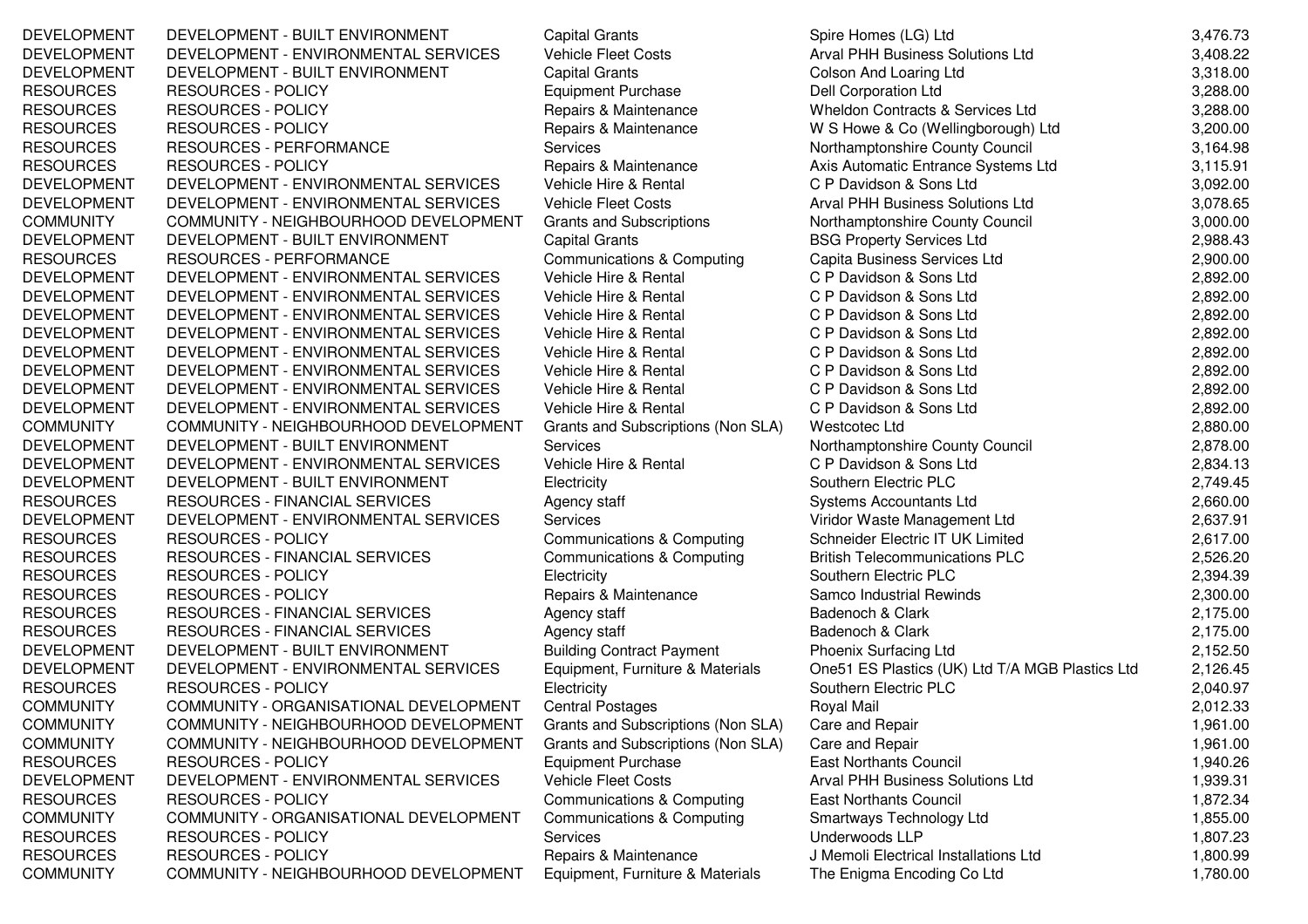RESOURCES RESOURCES - POLICY PRESOURCES PORT PROPERTY RESOURCES RESOURCES RESOURCES - FINANCIAL SERVICES Agency staff COMMUNITY COMMUNITY - ORGANISATIONAL DEVELOPMENT Central Postages CHIEF EXECUTIVE CHIEF EXECUTIVEDEVELOPMENT DEVELOPMENT - ENVIRONMENTAL SERVICES DEVELOPMENT DEVELOPMENT - BUILT ENVIRONMENT Services RESOURCES RESOURCES - POLICY PRESOURCES PORT PROPERTY RESOURCES RESOURCES RESOURCES - POLICY Repairs & Maintenance COMMUNITY COMMUNITY - ORGANISATIONAL DEVELOPMENT Salaries & Wages RESOURCES RESOURCES - POLICY<br>
RESOURCES RESOURCES - POLICY<br>
Central Telephones RESOURCES RESOURCES - POLICY Central Telephones Vodafone Ltd (Corporate) 1,383.80 DEVELOPMENT DEVELOPMENT - BUILT ENVIRONMENT Grants and Subscriptions<br>DEVELOPMENT DEVELOPMENT - ENVIRONMENTAL SERVICES Equipment, Furniture & Materials DEVELOPMENT DEVELOPMENT - ENVIRONMENTAL SERVICES RESOURCES RESOURCES - PERFORMANCE THE Services RESOURCES RESOURCES - FINANCIAL SERVICES Agency staff DEVELOPMENT DEVELOPMENT - ENVIRONMENTAL SERVICES Equipment, Furniture & Materials DEVELOPMENT DEVELOPMENT - ENVIRONMENTAL SERVICES GasCOMMUNITY COMMUNITY - NEIGHBOURHOOD DEVELOPMENT Electricity RESOURCES RESOURCES - POLICY Professional Fees RESOURCES RESOURCES - FINANCIAL SERVICES Agency staff Accountants Agency staff DEVELOPMENT DEVELOPMENT - ENVIRONMENTAL SERVICES Communications & Computing RESOURCES RESOURCES - POLICY **Repairs & Maintenance** W S Howe & Co (Wellingborough) Ltd 1,060.05 DEVELOPMENT DEVELOPMENT - ENVIRONMENTAL SERVICES Agency staff DEVELOPMENT DEVELOPMENT - BUILT ENVIRONMENT Project Costs DEVELOPMENT DEVELOPMENT - ENVIRONMENTAL SERVICES Services RESOURCES RESOURCES - POLICY Repairs & Maintenance<br>DEVELOPMENT DEVELOPMENT - BUILT ENVIRONMENT Project Costs DEVELOPMENT DEVELOPMENT - BUILT ENVIRONMENT Project Costs<br>COMMUNITY COMMUNITY - NEIGHBOURHOOD DEVELOPMENT Grants and Subscriptions (Non SLA) COMMUNITY COMMUNITY - NEIGHBOURHOOD DEVELOPMENT DEVELOPMENT DEVELOPMENT - ENVIRONMENTAL SERVICES Services<br>RESOURCES RESOURCES - POLICY COUNTRY Agency staff RESOURCES RESOURCES - POLICY Agency staff Agency staff Agency staff Agency staff Capital Grants DEVELOPMENT - BUILT ENVIRONMENT Capital Grants<br>RESOURCES - POLICY Capital Telephones RESOURCES RESOURCES - POLICY Central Telephones Vodafone Ltd (Corporate) 957.37 RESOURCES RESOURCES - POLICY RESOURCES Agency staff DEVELOPMENT DEVELOPMENT - ENVIRONMENTAL SERVICES Water RESOURCES RESOURCES - PERFORMANCE Services RESOURCES RESOURCES - FINANCIAL SERVICES Agency staff DEVELOPMENT DEVELOPMENT - ENVIRONMENTAL SERVICES Vehicle Fleet Costs DEVELOPMENT DEVELOPMENT - ENVIRONMENTAL SERVICES Agency staff COMMUNITY COMMUNITY - NEIGHBOURHOOD DEVELOPMENT Rent DEVELOPMENT DEVELOPMENT - BUILT ENVIRONMENT Services<br>DEVELOPMENT DEVELOPMENT - BUILT ENVIRONMENT Printing, Stationery & Office Supplies DEVELOPMENT DEVELOPMENT - BUILT ENVIRONMENT COMMUNITY COMMUNITY - ORGANISATIONAL DEVELOPMENT Training RESOURCES RESOURCES - POLICY **Electricity** Southern Electricity COMMUNITY COMMUNITY - NEIGHBOURHOOD DEVELOPMENT Repairs & Maintenance DEVELOPMENT DEVELOPMENT - ENVIRONMENTAL SERVICES Vehicle Fleet Costs DEVELOPMENT DEVELOPMENT - ENVIRONMENTAL SERVICES Electricity

Communications & Computing<br>Services s Eon UK PLC

| Underwoods LLP                           | 1,745.00 |
|------------------------------------------|----------|
| Badenoch & Clark                         | 1,740.00 |
| Royal Mail                               | 1,723.39 |
| Smartways Technology Ltd                 | 1,645.00 |
| Northampton Borough Council              | 1,621.80 |
| Document Techs & Imaging Solutions Ltd   | 1,543.88 |
| Underwoods LLP                           | 1,530.00 |
| <b>Acquaint Consolidated Services</b>    | 1,470.00 |
| Medigold Health Consultancy Ltd          | 1,444.95 |
| <b>Dell Corporation Ltd</b>              | 1,425.60 |
| Vodafone Ltd (Corporate)                 | 1,383.80 |
| <b>Excitech Ltd</b>                      | 1,300.00 |
| <b>Sherriff Amenity</b>                  | 1,291.50 |
| Her Majesty's Court Service              | 1,260.00 |
| <b>Systems Accountants Ltd</b>           | 1,260.00 |
| <b>Broxap</b>                            | 1,223.00 |
| Eon UK PLC                               | 1,212.88 |
| Southern Electric PLC                    | 1,207.69 |
| Underwoods LLP                           | 1,125.00 |
| <b>Systems Accountants Ltd</b>           | 1,120.00 |
| Bartec Auto ID Ltd                       | 1,080.00 |
| W S Howe & Co (Wellingborough) Ltd       | 1,060.05 |
| Career Drive Resourcing Ltd              | 1,058.96 |
| <b>Pinsent Masons LLP Client Account</b> | 1,035.00 |
| Country Kennels & Cattery                | 1,030.00 |
| <b>RPS Group Plc</b>                     | 1,029.75 |
| <b>Pinsent Masons</b>                    | 1,001.90 |
| Care and Repair                          | 1,000.00 |
| Country Kennels & Cattery                | 1,000.00 |
| Revelstoke Limited                       | 987.50   |
| Daglish Electrical Ltd                   | 969.92   |
| Vodafone Ltd (Corporate)                 | 957.37   |
| <b>Revelstoke Limited</b>                | 937.50   |
| Anglian Water Services                   | 859.79   |
| <b>G4S Cash Services Ltd</b>             | 847.11   |
| Systems Accountants Ltd                  | 840.00   |
| <b>Applied Sweepers Ltd</b>              | 806.71   |
| Career Drive Resourcing Ltd              | 791.48   |
| <b>Churchills Rentals</b>                | 787.50   |
| <b>Brian Barber Associates</b>           | 762.80   |
| <b>East Northants Council</b>            | 733.00   |
| <b>Redactive Events Ltd</b>              | 725.00   |
| Southern Electric PLC                    | 718.47   |
| Wellingborough Homes Ltd                 | 705.20   |
| <b>Applied Sweepers Ltd</b>              | 696.29   |
| Southern Electric PLC                    | 689.28   |